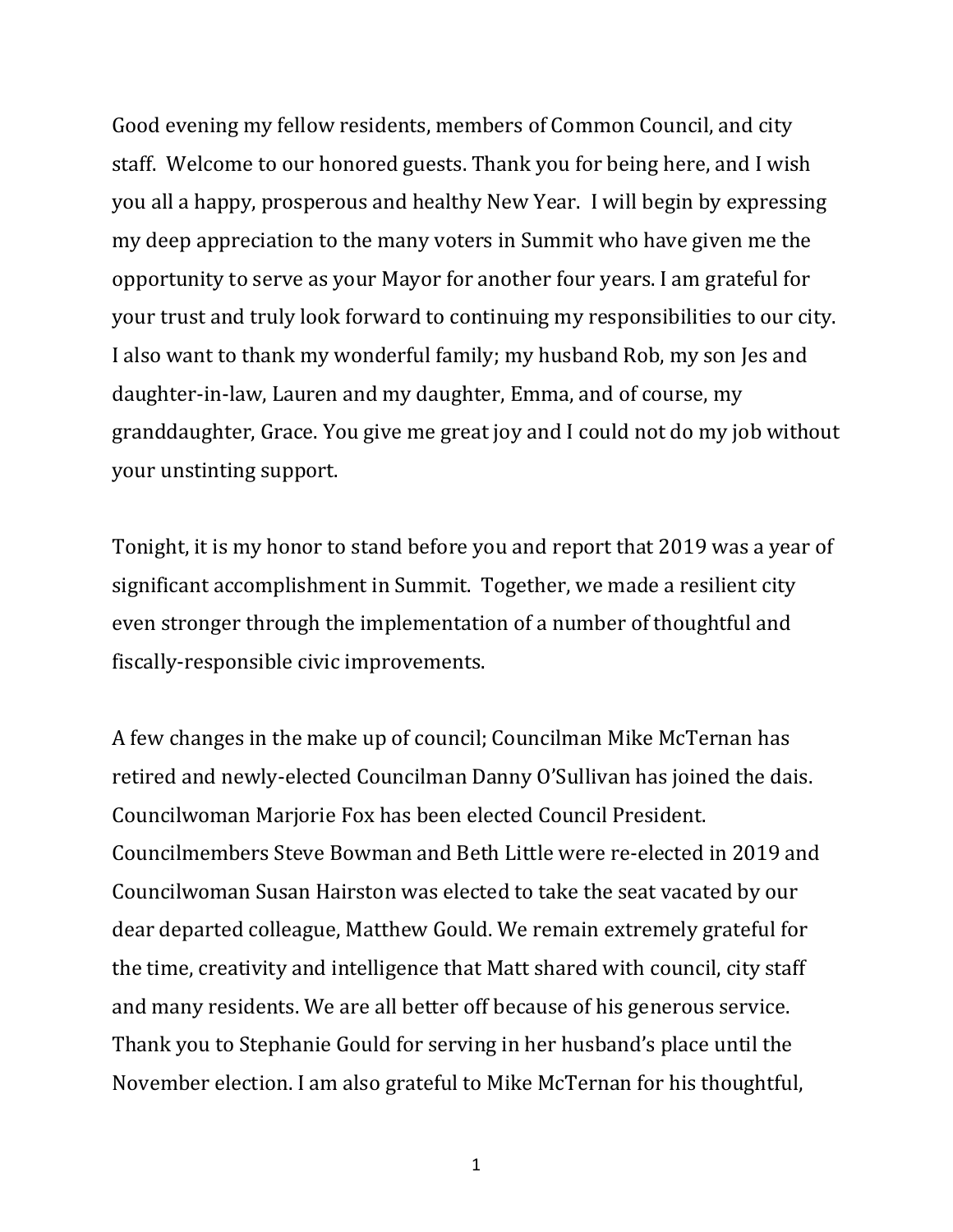smart leadership on council. He is a consummate gentleman. We wish him well in his teaching career, and will certainly miss him as a colleague on council.

Members of Common Council and I have worked diligently to move the city forward while keeping an ever-present eye on the bottom line of the city budget. It continues to be a priority that council, city staff and I work closely together to address the needs and concerns of our residents and business owners. Consistent communication is absolutely critical and actively engaging with the community on a more than daily basis will remain an important imperative. We live in a world with a diminishing degree of respect for institutions, but I am confident that in 2020, we will continue to enjoy our Summit tradition of civility, robust debate, and thoughtful outcomes with the collective goal of a well-run Summit, the best in the state.

COMMUNICATION continues to be a major priority for me as Mayor. I will maintain my weekday and weeknight office hours, Meet the Mayor events on weekends and meetings by appointment. I have enjoyed speaking with many residents and business owners during my first term as mayor and appreciate you taking the time to share your thoughts and concerns. As a city, our strength lies in our ability to define priorities and work together to make them a reality. To do that, we need to be informed citizens, and we need to be able to share our ideas, experiences and skills. If you have not already done so, go to the city website and sign up to receive email or text notifications on emergency information, city services, events and information on all sorts of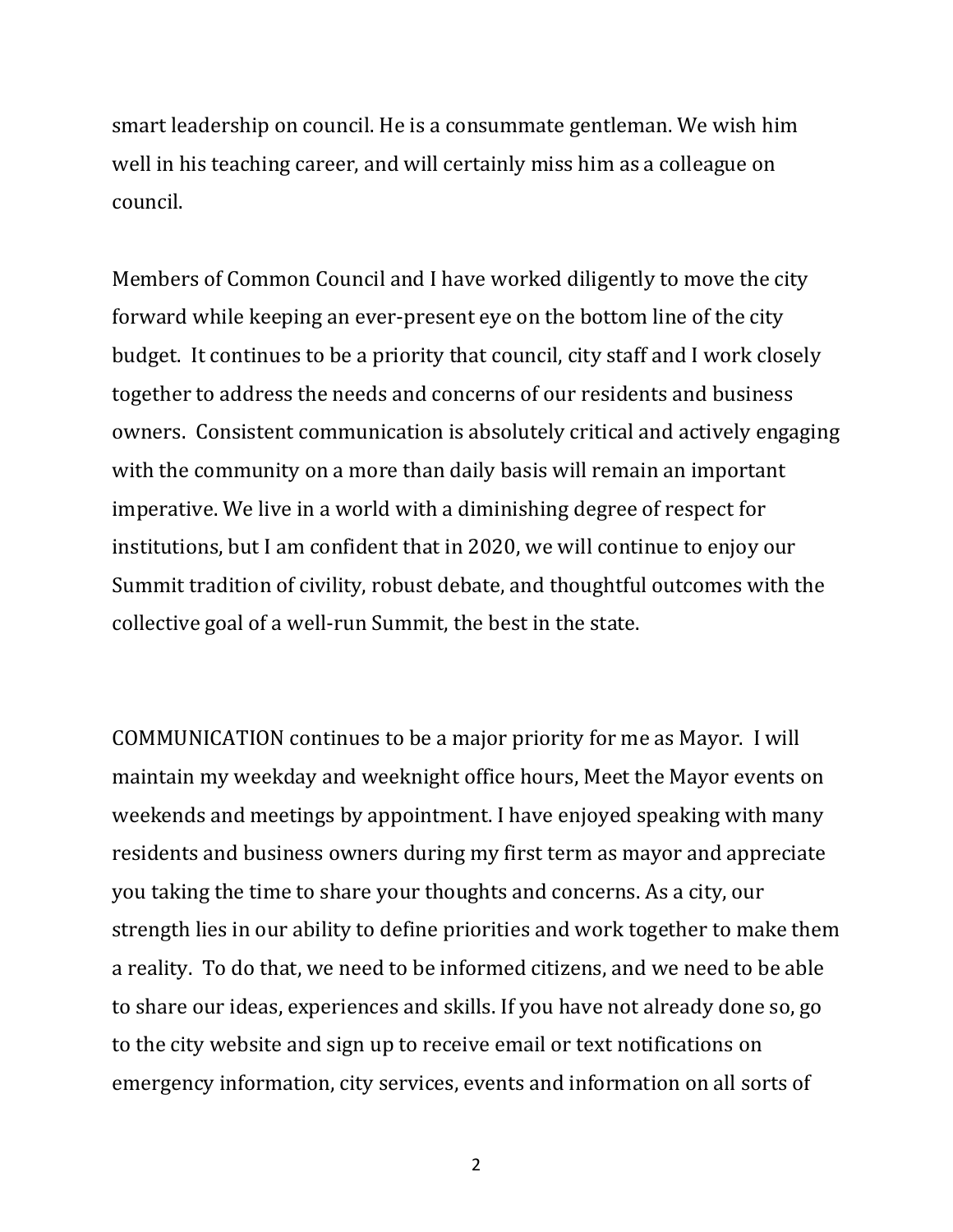municipal activities in town. It really is the best way to keep abreast of what is going on. Traffic on our website continues to grow—we often exceed 30,000 visits a month. The City of Summit actively posts on Facebook and Twitter with two to three posts each day. In 2019, we increased our Facebook page likes and followers by 22% percent and twitter by 25%. We have expanded our video capability and regularly post on our YouTube channel. Please like and follow the City of Summit on social media. And if you have another idea about how we can better reach you with information, we would like to hear it. Please email [pressoffice@cityofsummit.org](mailto:pressoffice@cityofsummit.org).

This year is the mandatory national census and I have been working closely with the Communications Office to encourage all residents to answer the census questionnaire. The number of legislators allotted to communities and the distribution of 765 billion dollars in federal funding is determined on the basis of census data. For the first time we will be able to answer the census online and the census bureau is hoping that many people will do so. That will begin in mid-March. We will also have the option to answer a paper questionnaire. The challenge is to assure people that census data is confidential and critical to obtain; to that end I have created an ad hoc committee of community leaders and heads of leading institutions and have enlisted their help in communicating with their constituents. You will be hearing much more about this from me in the next few months.

COMMUNITY CENTER: A wonderful example of our ability to join together across demographics of age and income for the benefit of our residents has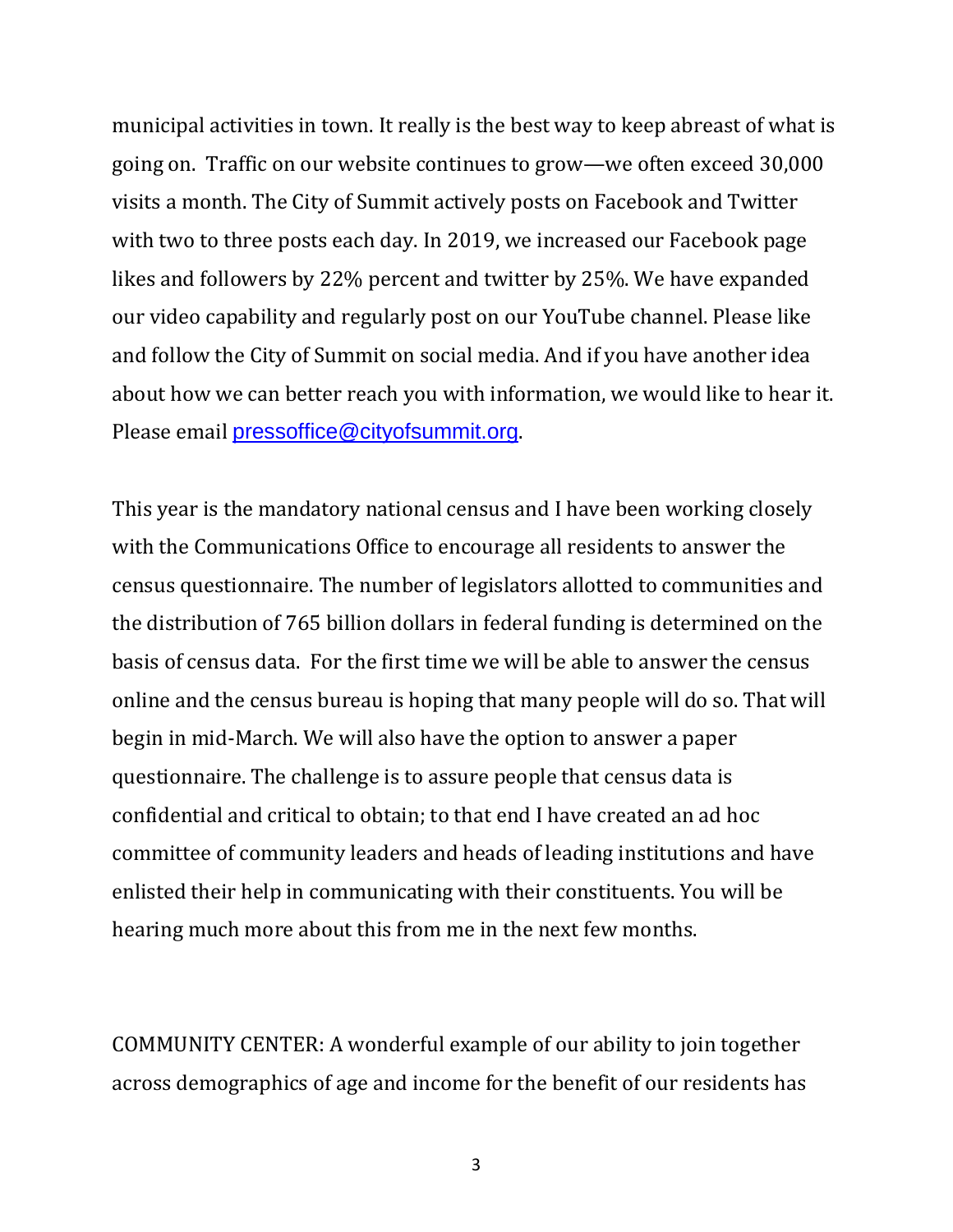been achieved with the opening in May of our impressive, new Community Center building. The Department of Community Programs has increased its programs significantly. The Community Center has 183 senior members who enjoy yoga, tai chi and mahjongg each week. A new senior pickle ball program has been added and staff has collaborated with the YMCA and The Connection to offer a senior wellness expo. The number of open gym members is 475 and an average of 35 to 40 children participate in the afterschool program each day. In addition to volleyball and basketball, new programs such as Zumba, yoga, badminton and futsal have been added. The center offers over 40 special needs programs serving 367 participants, over 75 general programs serving approximately 2000 individuals and an expanded summer camp program with over 180 children. The new building is providing exactly what we had hoped for – a wonderful facility for all members of our community. I am certainly very proud of city leaders who approved the 6.5 million dollars to build this facility and residents and corporate partners who contributed nearly 1.5 million to the project. If you have not been to the center, stop by and staff will be happy to give you a tour.

DOWNTOWN: Our downtown is flourishing. I am happy that there is ample good news to share on that front. Our retail vacancy is at .19% with only a few unleased vacant spaces. Several new businesses have opened, reflecting a modern economy mix of experiential and traditional retail. The space formally occupied by Bombay Bistro is now Ani Ramen, and the space vacated by the Summit Food Market will be divided between the Bull and Bear Microbrewery, and the Lash Lounge. The former newspaper store on the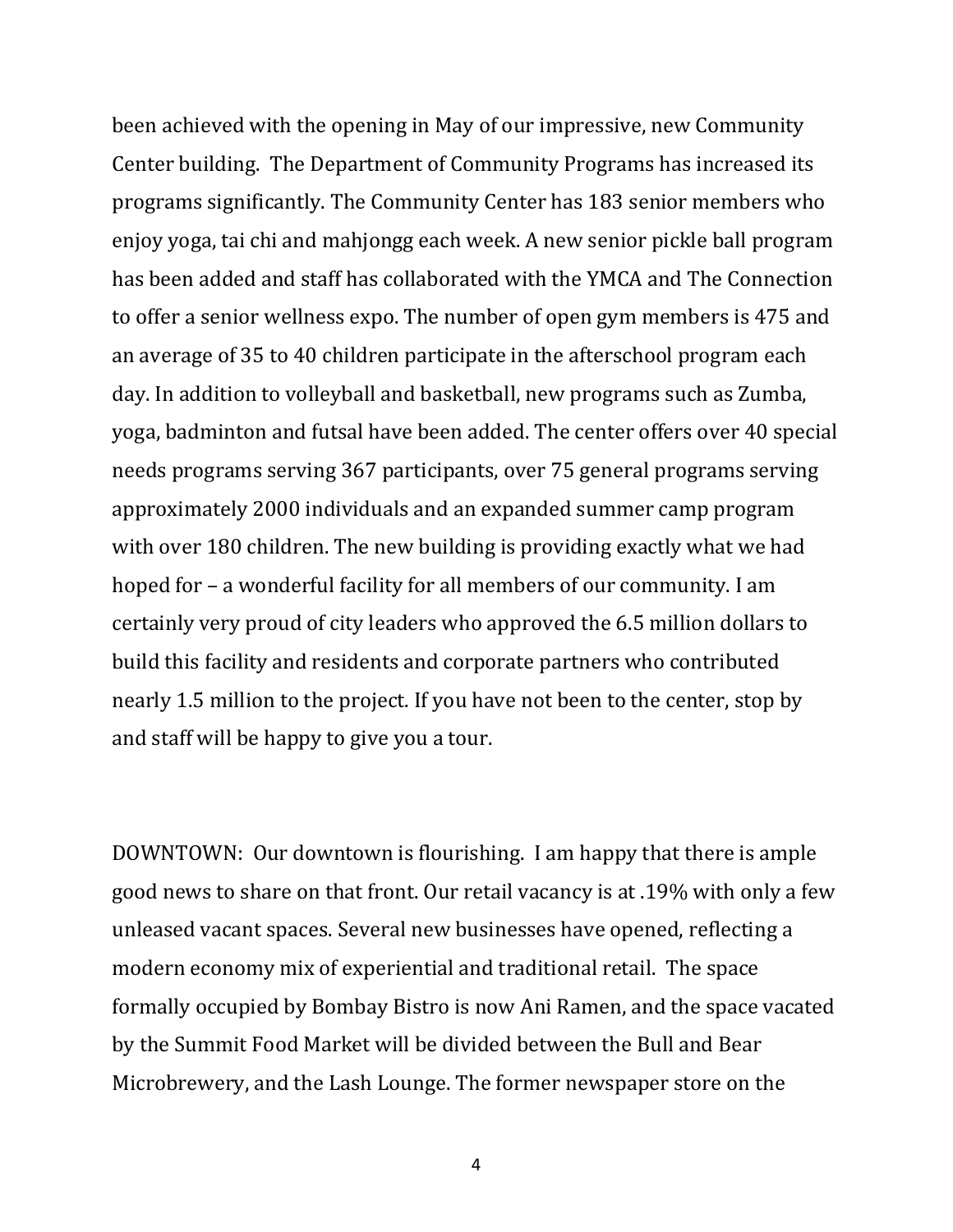corner of Beechwood Road and Springfield Avenue is now The Shade Store. In addition, the ground floor of 47 Maple Street houses Special Properties, a subsidiary of Christies. Additionally corporate tenants see a value in locating in downtown Summit. Employees want to be in a location where they can walk to restaurants and shops. This is great for ratables as well as for street life. I appreciate the strength of the pedestrian traffic that helps to support this important community asset, particularly when some of our neighboring towns with similar demographics labored with 15% vacancy rates as recently as one year ago.

The Planning Board thoroughly reviewed and updated the Development Regulations and Ordinances. The review was prompted by requests made by residents during the Master Plan process in 2016. The process took nearly two years to complete and the DRO now contains design and sustainability standards. The Planning Board will review the Historic Preservation criteria in 2020.

DEPARTMENT OF COMMUNITY SERVICES: One of the most important responsibilities of the city is to maintain and improve its infrastructure, which is crucial to resident safety and public health. While these projects are not generally very exciting, residents are always happy when streets are repaved or otherwise improved. In 2019, the city repaved 1.5 miles of roads and micro-paved three miles of roads. We completed five major infrastructure projects improving drainage, sewers, sidewalks and roadways throughout town, including Oakland and Linden Place, Laurel Avenue and Wallace Road, and phase two of the Village Green improvements. Most of us only notice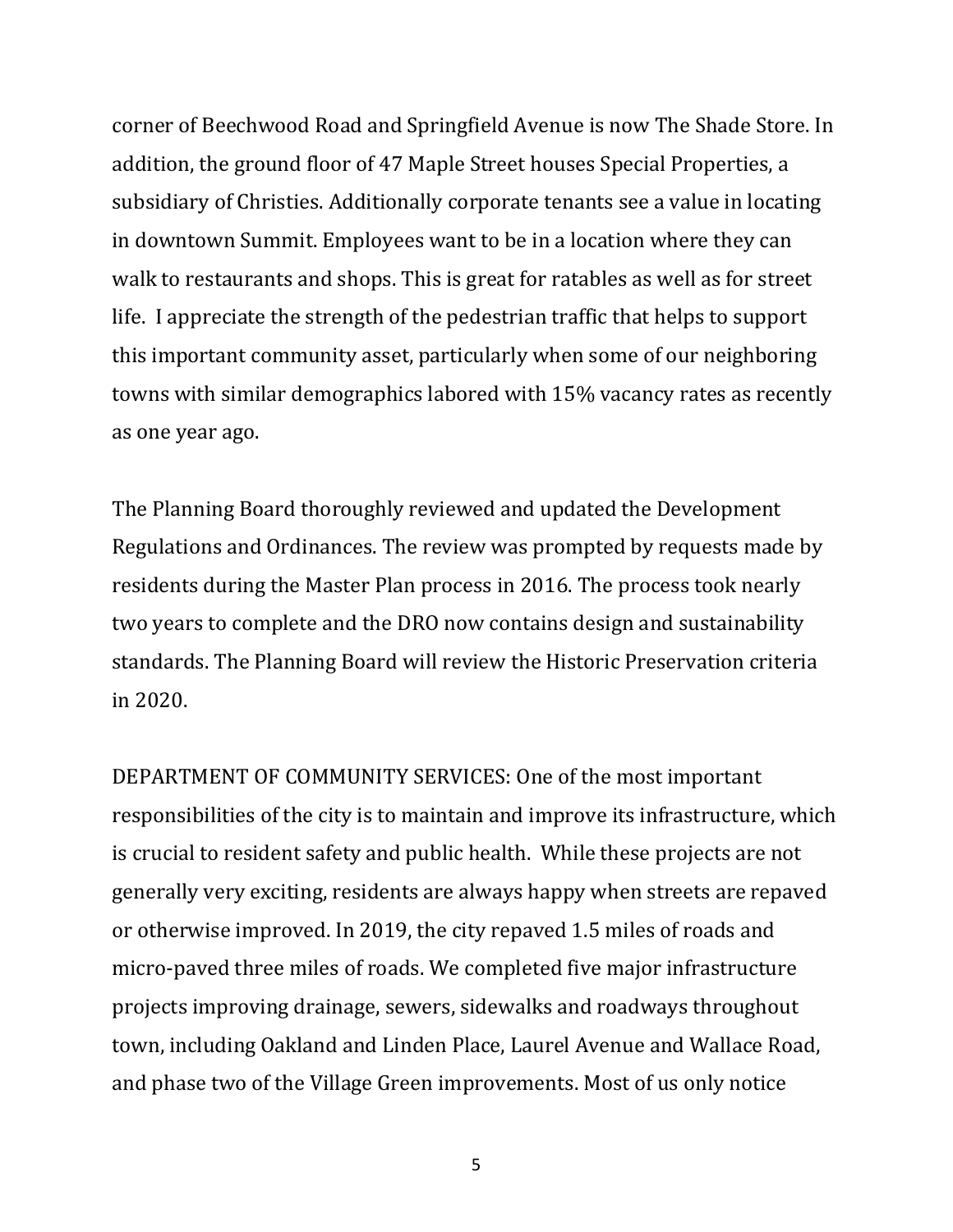roadwork, but with miles of sanitary and storm sewers and thousands of sanitary and storm structures, a significant portion of city infrastructure is underground. As I said, these projects are not exciting, but good stewardship of our physical surroundings is a hallmark of what makes Summit such a wellrun and desirable place to live. The Department of Community Services has many areas of responsibility beyond road work. The department continues to use technology to improve service to residents and business owners. In 2019, DCS processed 3,245 SeeClickFix requests, reviewed 270 engineering permits, a 16% increase over 2018.Total construction office revenues are up \$20,000 over 2018 as well. The department created FAQs in multiple divisions to improve customer service, completed a Snow and Ice Control Plan, and the city's Community Forestry Management Plan was approved by the state. The city entered into an agreement with the Park Line Foundation that delineates the respective responsibilities of the city and the foundation regarding construction and maintenance. At this time, the foundation has hired an engineering firm to determine the feasibility and cost of building the Park Line. The city will decide how and if to move forward. Working with the DCS staff, Council passed restrictions on the use of single use plastic checkout bags, the use of polystyrene food containers and how plastic straws are distributed.

POLICE: Our stewardship of our roads and sewers is an important factor in safety. But, of course, our safety mainstay here in Summit is our outstanding police force, providing the most professional, dedicated and community-based service in the state. As you may know, we reinstituted a Traffic Unit over two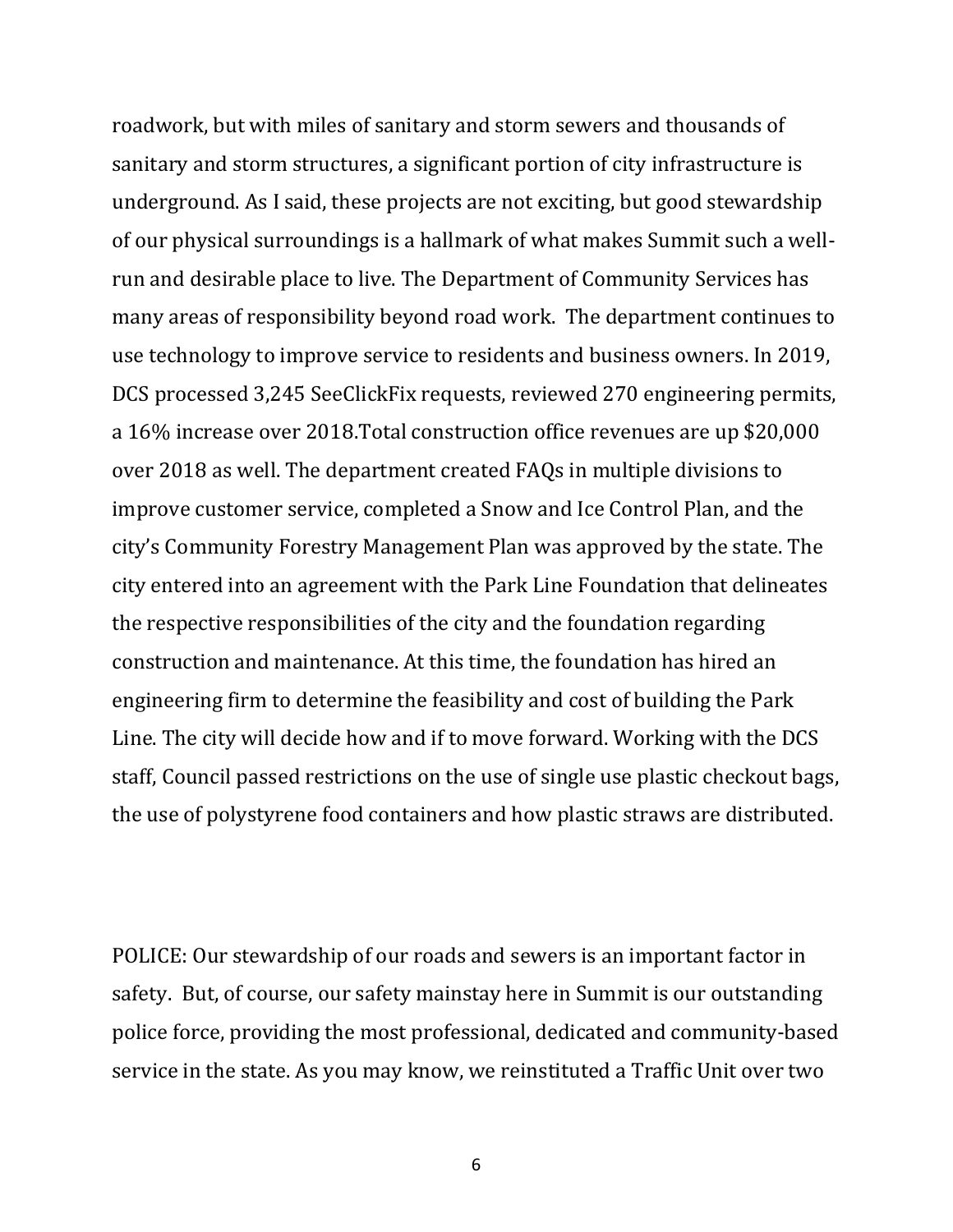years ago with the primary goal of enforcing moving violations, when necessary. In 2019, over 1000 summonses were given to motorists for not following the rules of the road, mostly for speeding and distracted driving. Motor vehicle accidents were down from 934 in 2018 to 738 at the end of November 2019. Motor vehicle stops were up in 2019, which I think correlates with the reduction of motor vehicle accidents. Unfortunately, many of those summonses have been issued to Summit residents. Please slow down and use care when navigating our Summit roadways. The department continues to answer over 35,000 service calls a year and its Community Policing Unit continues its excellent programs, including the addition of a selfdefense class for high school and middle school young women and girls.

Another important safety priority is to improve conditions we know to be dangerous. Last year we installed four-way stops at various intersections, and while drivers needed some time to adjust to the new stop signs, most people appreciate them. In addition, the Safety & Health Committee authorized the installation of speed humps as well as illuminated crosswalk signals at intersections with high pedestrian traffic. Every member of council and I receive complaints about speeding in town, (some perceived and some a reality), and we are determined to continue to take whatever steps necessary to address and decrease speeding issues that occur in our city. While the police and engineering department can educate, enforce, and redesign roadways and intersections for safer travel for pedestrians and motorists alike, it is incumbent upon each of us to travel with deliberation and focus, whether by car, on a bike or on foot.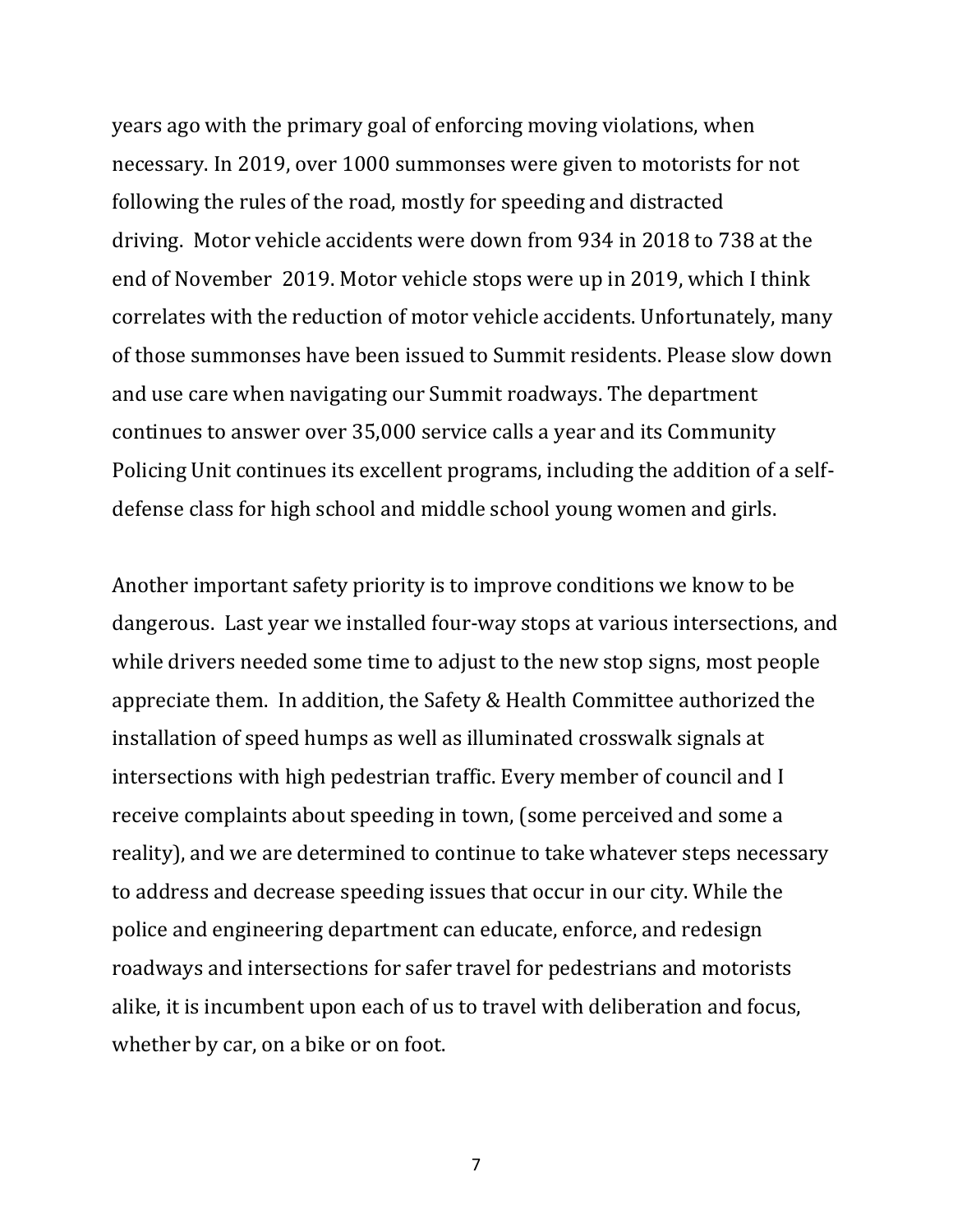As a result of requests from several residents for more sidewalks to increase the walkability of our town, council approved a Sidewalk Master Plan. Now sidewalks will be installed as road work is performed on streets designated to receive sidewalks. Additionally council removed the requirement for homeowners to pay half the cost of sidewalk installation.

Unfortunately we did have 11 residential vehicle thefts in 2019. In every instance, cars were unlocked and the keys or fobs were left in the cars. This behavior is making neighborhoods less safe because would-be thieves know they can often access vehicles quite easily in our town. I implore every vehicle owner to lock your cars and keep the keys inside your homes.

TAXES: Taxes are never a popular topic, but nonetheless, crucial to the fiscal health and to our quality of life here in Summit. While it is important to maintain and improve city infrastructure, we are always mindful of the demands on our taxpayers. We had a 0% municipal tax increase in 2018 and a 1% increase in 2019 and council and city staff are working diligently to develop a stable budget in 2020. We face many pressures on our budget, not least of which are increasing demands for capital projects. All of us want the city to be in the best possible repair, but prioritization and vision are essential. As I mentioned, we completed the Community Center in 2019. We also entered into an agreement with the Summit Conservancy to build the Summit Free Market building at the transfer station. This is a great example of a viable public/private partnership to enable an enormously popular program, free-cycling, to continue on a more permanent basis. Additionally, the city sold 71 Summit Avenue to Family Promise for its full appraised value.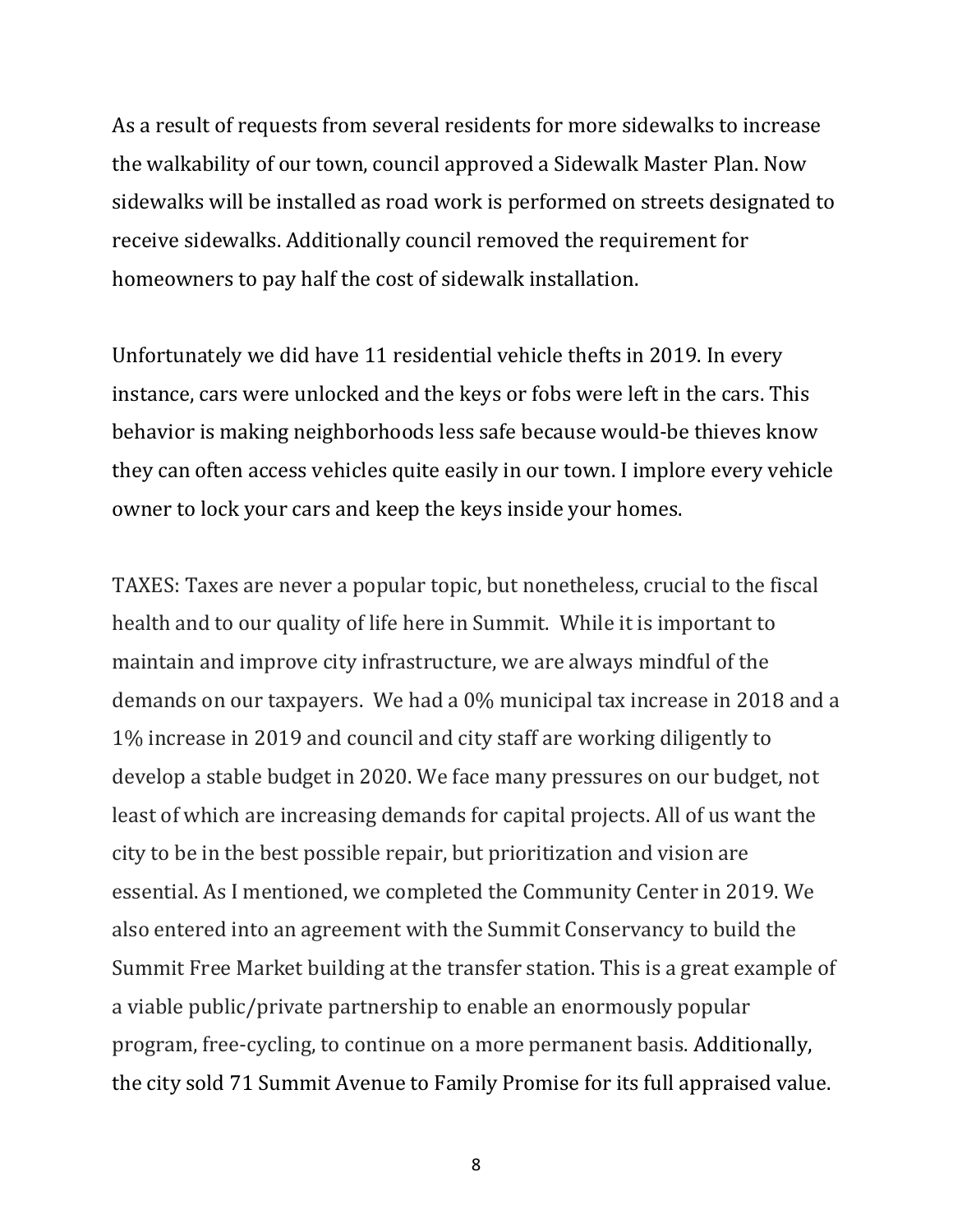To maximize the impact of our tax dollars, I continue to stay in close contact with our Union County Freeholders to ensure they understand the needs of our city and provide all of the assistance they can. In 2018, the Freeholders delivered a budget that was under the 2% cap and in 2019 the increase was 1.75%. These increases were the lowest in years and demonstrate the Freeholders' understanding that cities like Summit cannot continue to pay exorbitant taxes to the county. We received \$108,000 in grants from Union County and \$357,000 in grants from the State of New Jersey. Additionally Union County is sharing 50% of the cost for planting 1000 trees over the next 4 years. Continued vigilance of our urban canopy is vitally important for the health, beauty, water control, and property values of our residents. Maintaining an informed dialogue with county freeholders and state representatives is critical to our cooperative relationship.

We are very fortunate to live in a city that offers first-class services and amenities, which we both enjoy and have come to expect. Increasing our asset base is an important factor if we want to hold the line on taxes. As you may know, Celgene was purchased by Bristol-Myers Squibb in 2019 and they expect to relocate personnel from the 44-acre campus on Morris Avenue near the Community Center to their 95-acre location on western Morris Avenue. They anticipate this relocation to be complete by the end of 2021 and the eventual sale of the Bob Hugin campus. I firmly believe that this is an opportunity to bring in one or more tenants or owners to the eastern Morris Avenue location. In the last few years, Celgene spent more than 160 million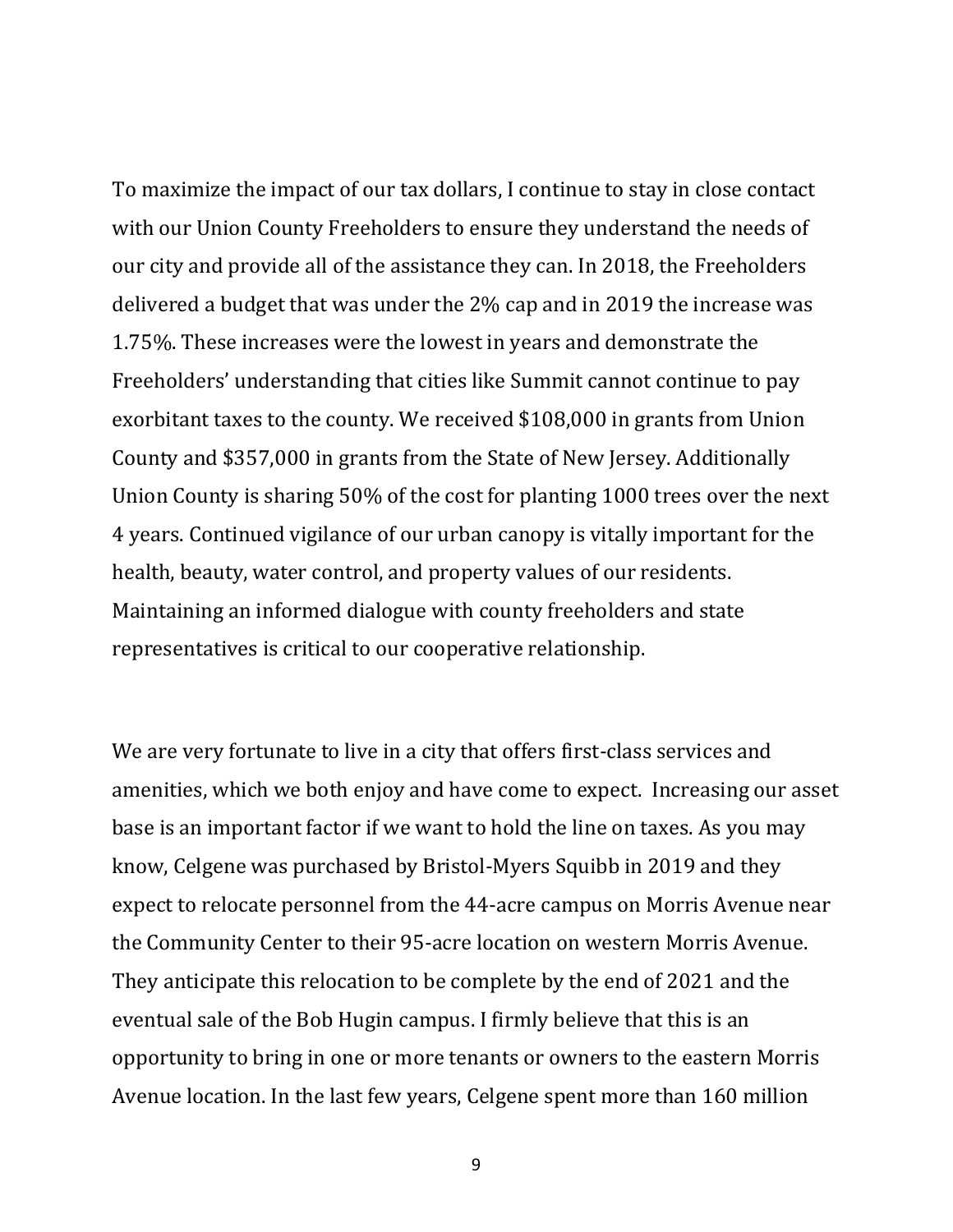dollars on a central office building and conference center. Council is keeping a close eye on this transaction and we will do everything we can to help bring one or more viable occupants to this desirable location.

We have a strong residential ratable base that has shown positive incremental growth in recent years; in 2019 we experienced an increase in construction value of approximately \$28 million dollars. But frankly, that is not enough to avoid tax increases while delivering the services we all have come to expect from the city. Increased ratables, both residential and commercial, are a crucial component in a healthy city budget. That is why we are proceeding with thoughtful redevelopment in the Broad Street West corridor.

BROAD STREET WEST REDEVELOPMENT: One of the clearest mandates of the Master Plan Re-examination process in 2016 was a need for balanced redevelopment. The national housing market now places a premium on the ability to live within walking distance of a vibrant town center with proximity to shops, restaurants, places of work and mass transit. Summit is uniquely positioned to take advantage of this trend: we are a transit hub, 20 miles from New York City, with a thriving downtown and an excellent school system. The obvious opportunity for redevelopment is Broad Street West, an area of town that has been called out for thoughtful change for the past 30 years. In 2018, council declared the 10-acre Broad Street West area as an Area in Need of Redevelopment. This designation allows the city to offer tax incentives to redevelopers and it also allows the city to maintain control over the type, quality and quantity of redevelopment initiatives. As I mentioned last year, this designation is one of non-condemnation, meaning that any of the private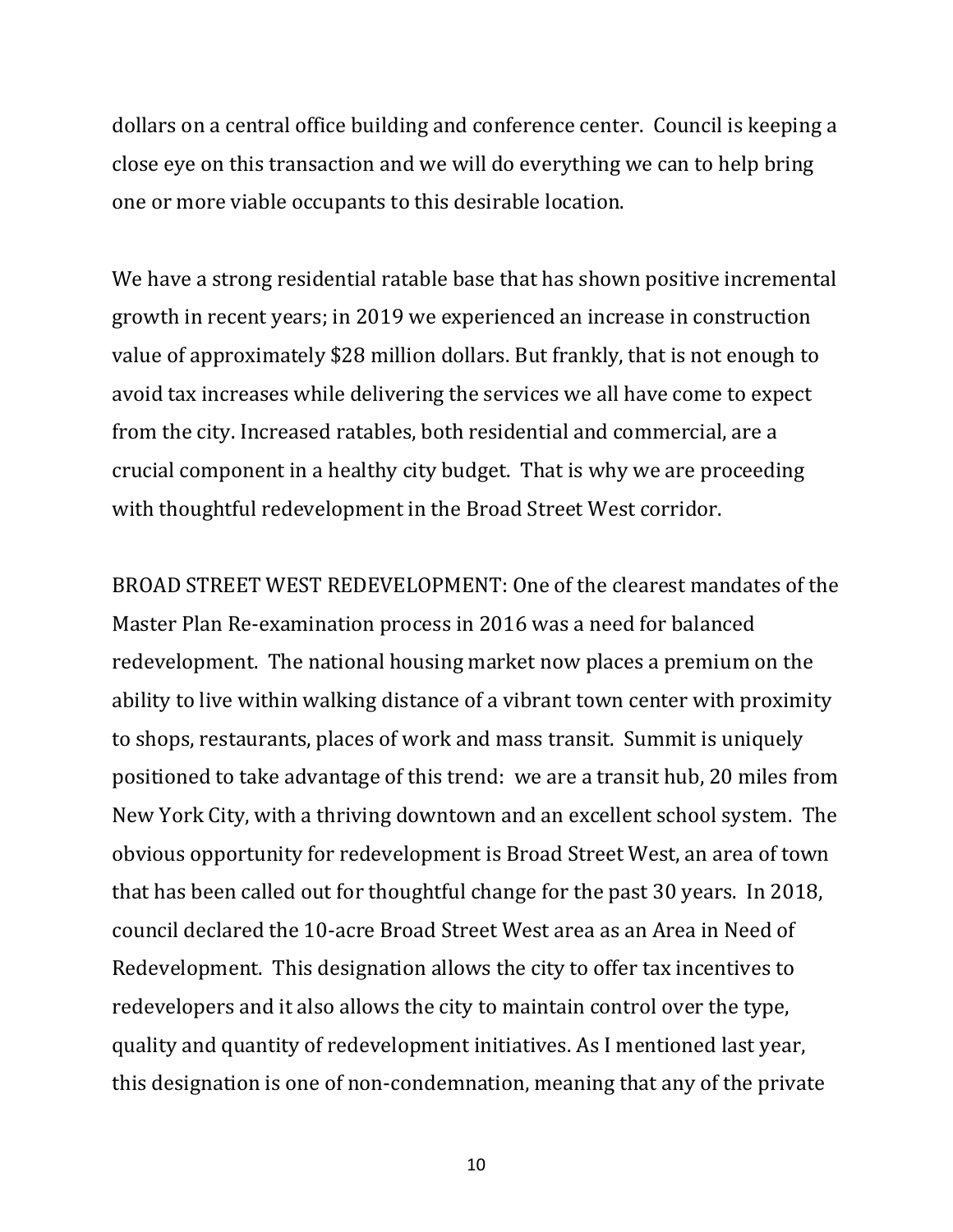property owners in the designated Area in Need of Redevelopment can participate in the redevelopment, or choose not to. The city does not have the desire or statutory authority to force any of these owners to participate.

A steering committee made up of council members, city staff, members of the Planning Board, and our planning professionals met throughout 2019 to review proposals and interview developers. We chose a consortium of L&M and Toll Brothers to be conditionally designated as developers of the site. The agreement includes an escrow by the developer for funds to be paid to city professionals during the planning phase. The next step will be to negotiate the Redevelopment Agreement with the developers, and to lay out in detail the specifics of the buildings to be built, amount of money that the developer will pay for the city-owned property, a time table for construction and phasing, and penalties for missing deadlines, etc. In the meantime and to maintain control of the space, the city purchased 7 Cedar Street because it is in the center of the redevelopment area.

I want to re-emphasize how fortunate we are to be positioned to take advantage of this opportunity for careful and thoughtful redevelopment of an underutilized part of our downtown, at no cost to taxpayers—and with the future benefit of an increased tax base. Summit has gone from strength to strength when it comes to our downtown, and it is a pleasure and pride to me as Mayor to see people out and enjoying Summit's downtown at all seasons of the year, whether it be at a movie night on the Village Green, at the Farmers Market on Sundays, or out shopping and dining during the holidays. Adding another pedestrian-friendly area to our current downtown allows us to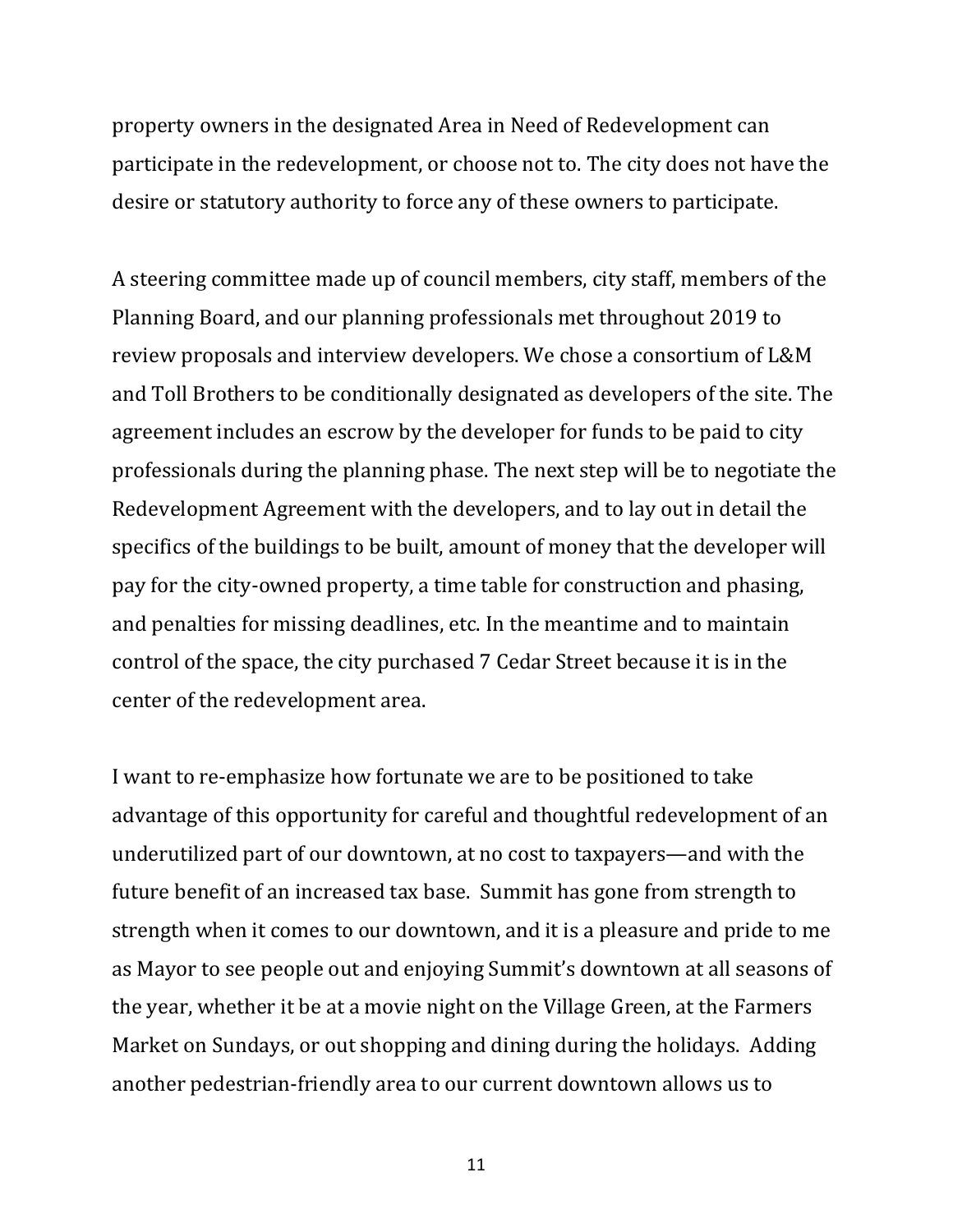increase our opportunity to have experiences like these—which increases our desirability as a community while adding to the well-being of our residents. I appreciate the positive energy, forethought and collaborative spirit of our council members, residents and city staff who have contributed to the redevelopment process, ensuring that this project provides value not just for current residents, but for future generations in Summit.

FIREHOUSE: One important synergy of the Broad Street West redevelopment project is that it will help us address a significant need for a new city firehouse. One of the most important responsibilities I feel as Mayor is to keep our citizens safe. There were two major fires here in Summit in 2019, providing a serious reminder of the debt we owe our brave firefighters. It is a testament to their planning and training that there were no life-threatening injuries. In 2019, the fire department responded to 2400 emergency calls ranging from severe weather issues to fires. The department also performed 800 inspections of commercial and residential properties. Currently, we have a firehouse that is 100 years old. It was built for a generation of equipment that cannot meet today's needs. It is not even large enough to accommodate the size of modern fire engines. In addition, it is in serious need of upgrades and repairs. This is a responsibility we cannot shirk. Fortunately, the current building site can be sold as part of the Broad Street West redevelopment process, allowing additional flexibility in negotiations with the developer, and significantly defray the necessary costs.

Thorough research has determined that the best location for a new firehouse is on a portion of the non-resident commuter parking lot on Broad Street, next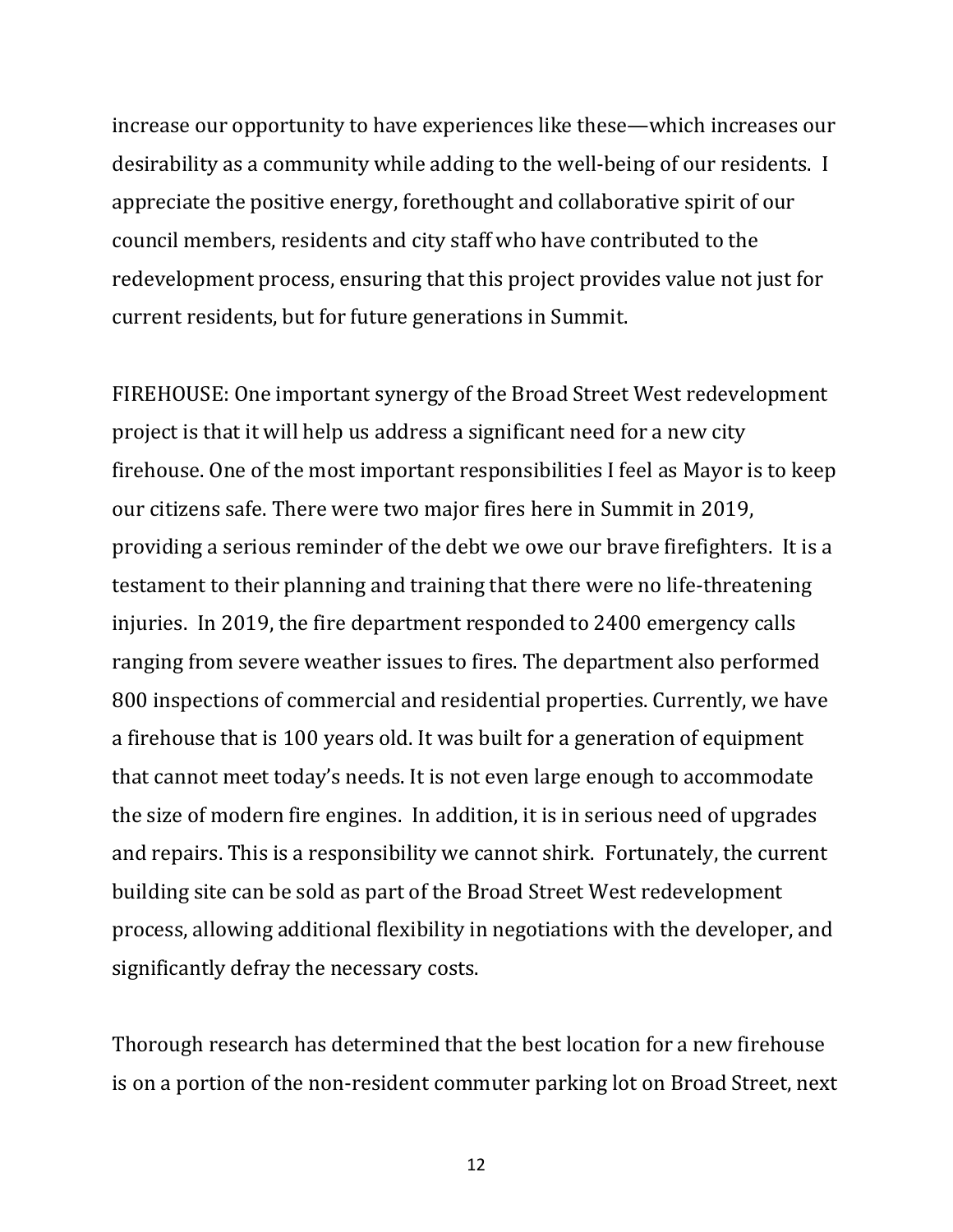to the Salerno Duane car dealership office. This year we will finalize plans for the new firehouse, begin the bidding process, and hopefully break ground in mid 2020. The location of the new firehouse will necessitate some reconfiguring of parking spaces, but I want everyone to know that determining a parking plan during the construction of the firehouse is priority number one.

This is indeed a very large capital project: the anticipated cost is approximately 11.5 million dollars. I realize that this is a significant decision and may seem like a substantial risk, but it was not made lightly. A new building is an absolute necessity, and this is one of those tough decisions that council and I are elected to shepherd through our community. I am confident that we will find the most cost-effective way possible to make this investment in our public safety.

PARKING: Finally, the ever-popular topic of parking. Council and I, working with the Parking Services Agency, continue to look for acceptable parking solutions in our downtown. In 2016, we pioneered the promotion of ridesharing as a way to ease parking congestion in the downtown. This year we expanded the program to include up to 300 commuters and resident employees. The parking kiosks that were installed in 2018 have greatly improved turnover in the premium downtown parking spaces. The kiosks work especially well with the ParkMobile app that the city adopted a few years ago. If you have not tried the app yet, I strongly encourage you to do so. This new kiosk system not only helps our merchants, it helps all of us find a space in town when we need one. I am certain that through the Broad Street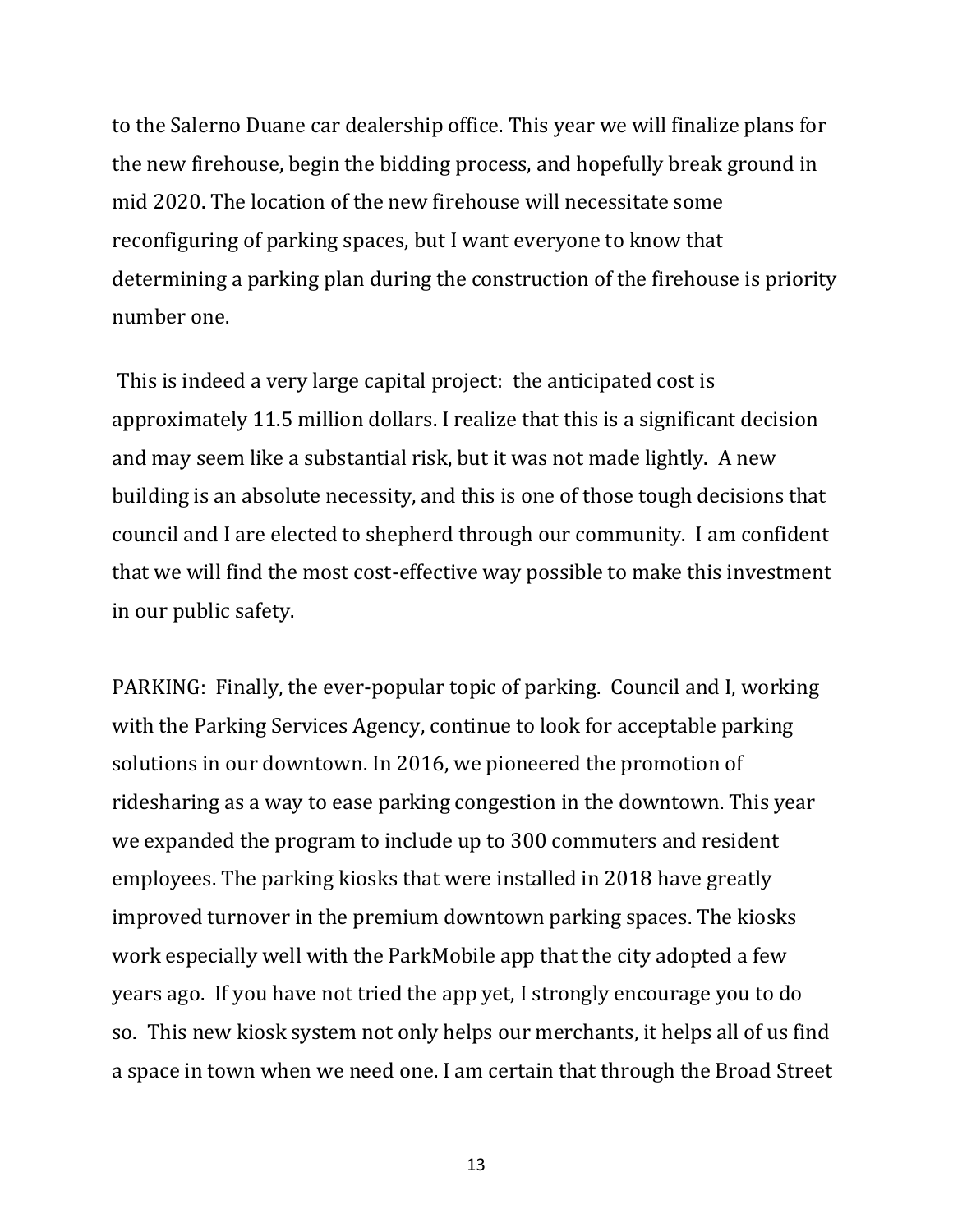West redevelopment project we will increase parking to address existing parking deficits as well as parking needs created by new development. On a lighter note, the city partnered with Summit Public Art to install a mural on the tiered garage on Springfield Avenue. If you have not seen it take a drive through the garage. It is wonderful.

THANK YOU: Many of you have heard me say that Summit's best asset is its people, and that continues to be true. Tonight we recognized the many men and women who have volunteered on various boards and committees. They are all committed to making Summit the best that it can be and their hours of service are invaluable. We are committed to engaging even more citizen volunteers to help create a plan for the future of our city; we are fortunate to have community members who have tremendous talent and are willing to share their expertise. I also want to thank the hundreds of residents who generously donated money and items to the victims of the two house fires that occurred in the last few months. Tens of thousands of dollars were collected through GoFundMe pages for our fellow residents. As the late Mayor Walter Long used to say "Summit is a little city with a big heart." Having been your mayor for four years I am here to tell you that in addition to the strength of our volunteers, our paid professionals--the men and women who work for the city--are top notch. We live in a world where trust is in short supply, but I do not find that to be the case in Summit. We receive thousands of requests for assistance and/or improvements from residents and business owners and our professional and dedicated city staff always responds. These requests come to us because people trust that we will help them. And they trust us because the men and women who work for the city work hard and take pride in their jobs